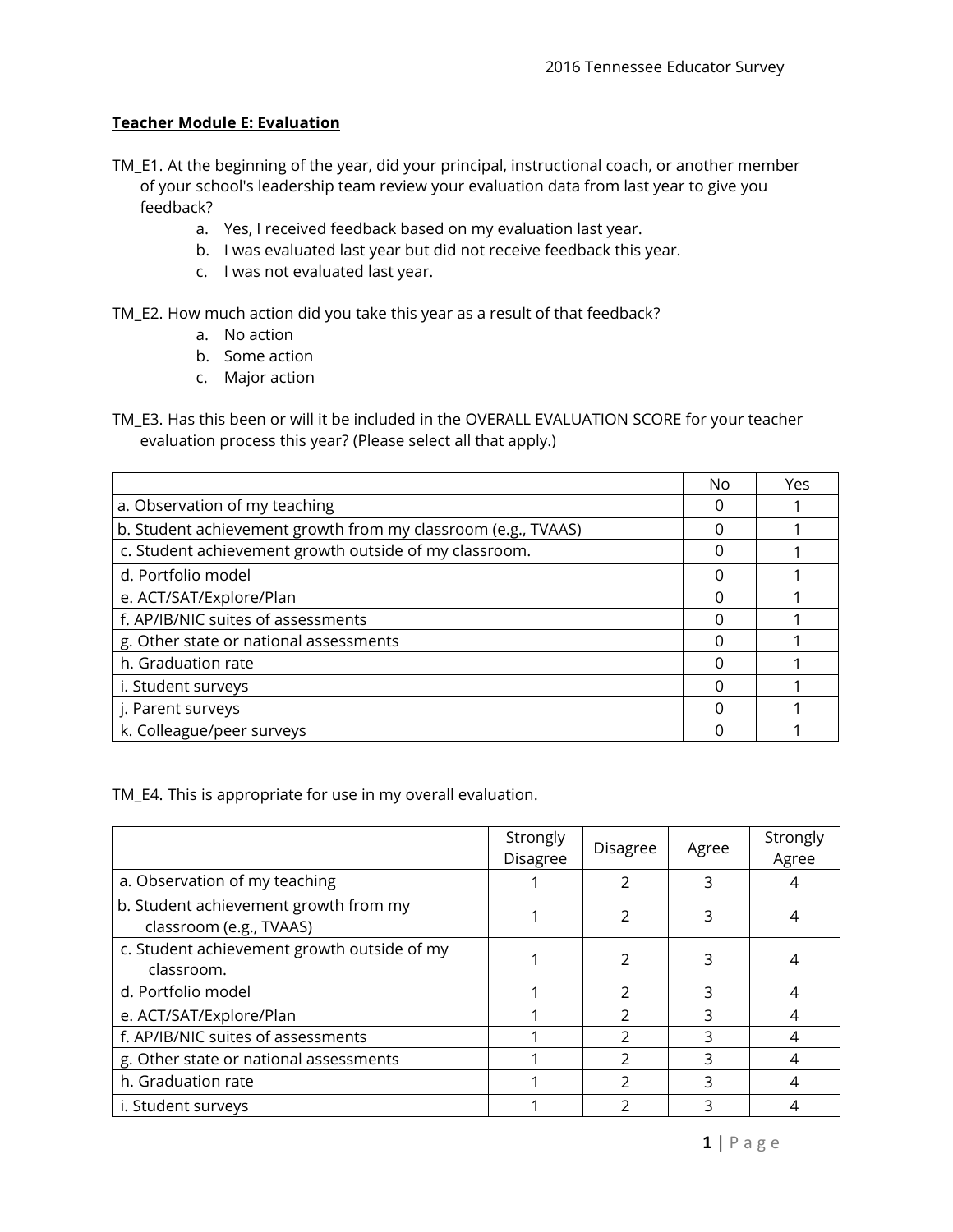| survevs                |  |  |
|------------------------|--|--|
| Je/peer survevs<br>$-$ |  |  |

TM\_E5. I understand what this is evaluating me on.

|                                                                  | Strongly<br><b>Disagree</b> | Disagree       | Agree | Strongly<br>Agree |
|------------------------------------------------------------------|-----------------------------|----------------|-------|-------------------|
| a. Observation of my teaching                                    |                             | $\mathfrak{D}$ | 3     |                   |
| b. Student achievement growth from my<br>classroom (e.g., TVAAS) |                             | $\mathcal{P}$  |       |                   |
| c. Student achievement growth outside of my<br>classroom.        |                             | $\mathcal{P}$  |       |                   |
| d. Portfolio model                                               |                             | $\mathcal{P}$  | 4     | 5                 |
| e. ACT/SAT/Explore/Plan                                          |                             | フ              | ς     | 4                 |
| f. AP/IB/NIC suites of assessments                               |                             | $\mathcal{P}$  | 3     | 4                 |
| g. Other state or national assessments                           |                             | $\mathfrak{D}$ | ς     | 4                 |
| h. Graduation rate                                               |                             | 2              |       |                   |
| i. Student surveys                                               |                             | $\mathcal{P}$  | 3     | 4                 |
| j. Parent surveys                                                |                             | C              | っ     | 4                 |
| k. Colleague/peer surveys                                        |                             |                | ੨     | 4                 |

## TM\_E6. Has the following been or will it be USED FOR FEEDBACK in your teacher evaluation process this year? (Please select all that apply.)

|                                                               | No     | Yes |
|---------------------------------------------------------------|--------|-----|
| a. Observation of my teaching                                 | $\Box$ |     |
| b. Student achievement growth from my classroom (e.g., TVAAS) |        |     |
| c. Student achievement growth outside of my classroom.        |        |     |
| d. Portfolio model                                            |        |     |
| e. ACT/SAT/Explore/Plan                                       |        |     |
| f. AP/IB/NIC suites of assessments                            |        |     |
| g. Other state or national assessments                        |        |     |
| h. Graduation rate                                            |        |     |
| i. Student surveys                                            |        |     |
| j. Parent surveys                                             |        |     |
| k. Colleague/peer surveys                                     |        |     |

TM\_E7. How much action have you taken as a result of feedback you have received from each aspect of your evaluation this school year? (Select one for each)

| No action<br>Major action<br>Some action<br>No action yet<br>intended |  |
|-----------------------------------------------------------------------|--|
|-----------------------------------------------------------------------|--|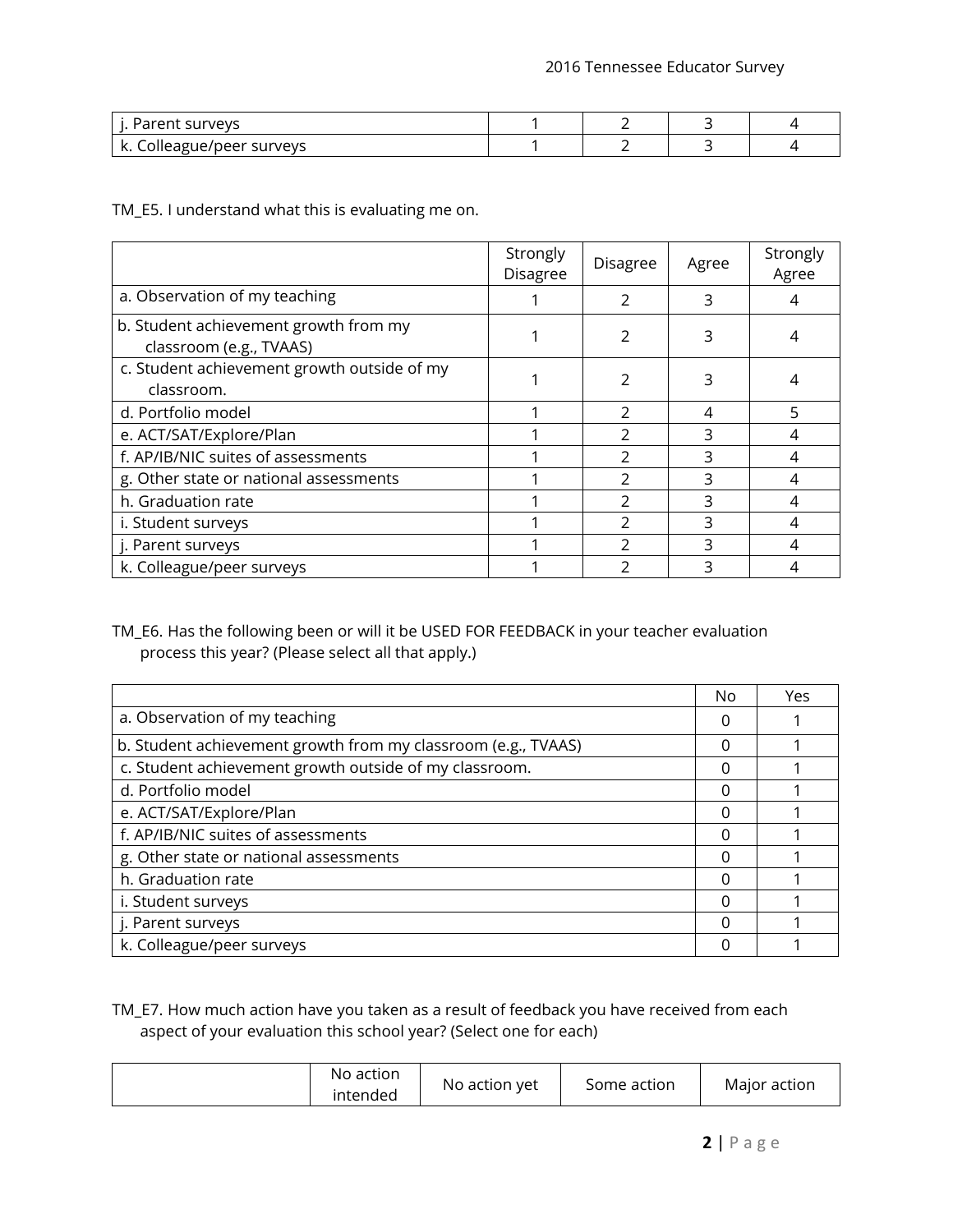| a. Observation of my    | $\overline{2}$ | 3 | 4              |
|-------------------------|----------------|---|----------------|
| teaching                |                |   |                |
| b. Student achievement  |                |   |                |
| growth from my          | $\overline{2}$ | 3 | 4              |
| classroom (e.g.,        |                |   |                |
| TVAAS)                  |                |   |                |
| c. Student achievement  |                |   |                |
| growth outside of       | $\overline{2}$ | 3 | 4              |
| my classroom.           |                |   |                |
| d. Portfolio model      | $\overline{2}$ | 3 | $\overline{4}$ |
| e. ACT/SAT/Explore/Plan | $\overline{2}$ | 3 | 4              |
| f. AP/IB/NIC suites of  | $\overline{2}$ | 3 |                |
| assessments             |                |   | $\overline{4}$ |
| g. Other state or       |                |   |                |
| national                | $\overline{2}$ | 3 | 4              |
| assessments             |                |   |                |
| h. Graduation rate      | $\overline{2}$ | 3 | 4              |
| i.<br>Student surveys   | $\overline{2}$ | 3 | 4              |
| j.<br>Parent surveys    | $\overline{2}$ | 3 | 4              |
| k. Colleague/peer       |                |   |                |
| surveys                 | $\overline{2}$ | 3 | 4              |

TM\_E8. Please indicate the extent to which you agree or disagree with the following statements regarding the impact of the evaluation process on your role.

|                                                                            | Strongly<br><b>Disagree</b> | <b>Disagree</b> | Agree | Strongly<br>Agree |
|----------------------------------------------------------------------------|-----------------------------|-----------------|-------|-------------------|
| a. Focuses on the aspects of my work that will<br>affect student learning. |                             |                 | 3     |                   |
| b. Helps me to identify areas where I can<br>improve.                      |                             |                 |       |                   |
| c. Helps me to identify areas where my teaching<br>is strong.              |                             | 2               | 3     |                   |
| d. Provides me with clear expectations for my<br>teaching.                 |                             | 2               | 3     |                   |
| e. Helps me plan instruction and develop lesson<br>plans.                  |                             |                 |       |                   |
| f. Overall has helped refine my instructional<br>practices.                |                             |                 |       |                   |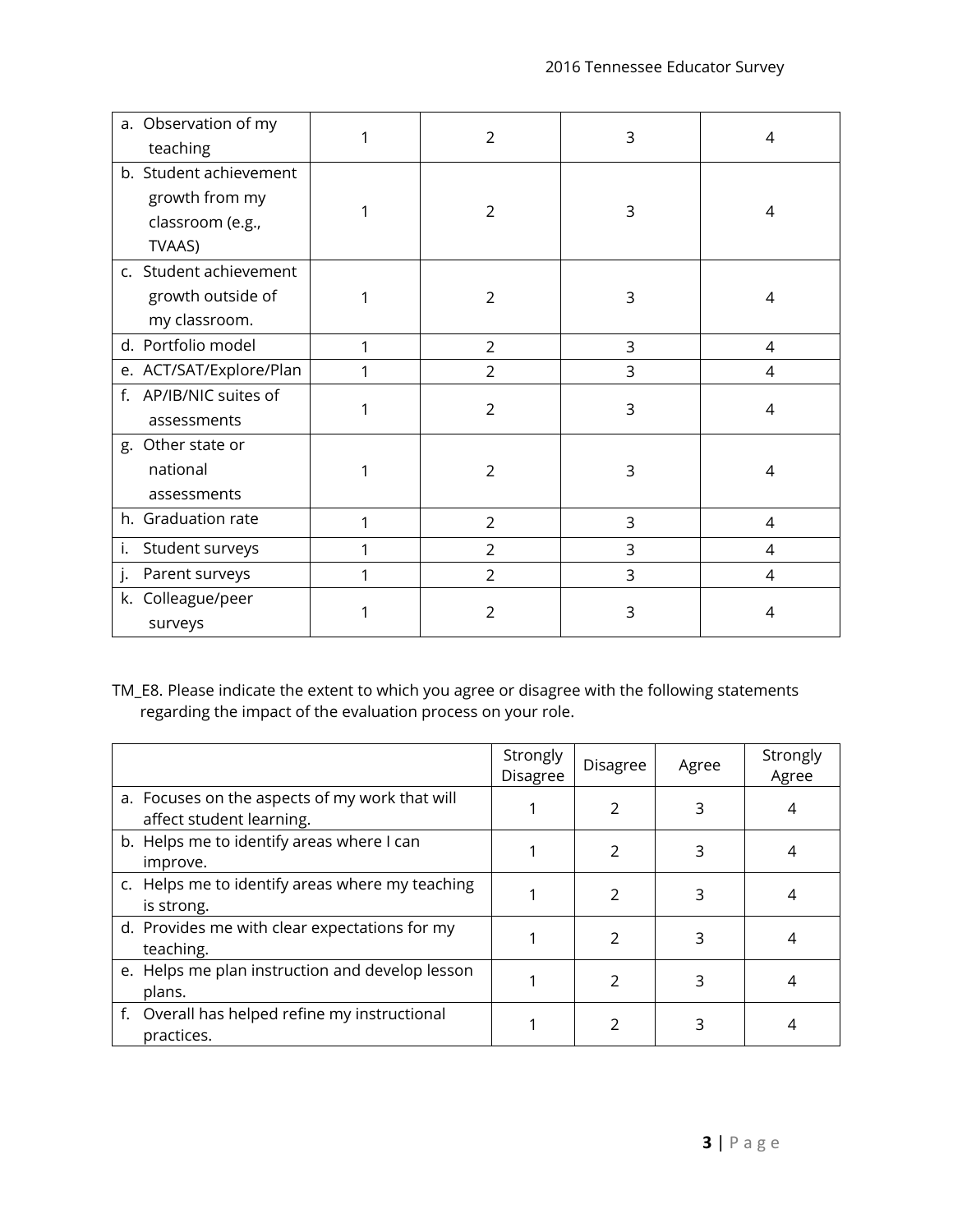TM\_E9. Please indicate the extent to which you agree or disagree with the following statements regarding the teacher evaluation system in your school district.

|                                                                                                                                                                            | Strongly<br>Disagree | Disagree      | Agree | Strongly<br>Agree |
|----------------------------------------------------------------------------------------------------------------------------------------------------------------------------|----------------------|---------------|-------|-------------------|
| a. The system for assessing teachers as a whole<br>generates fair and accurate results.                                                                                    |                      | 2             | 3     |                   |
| b. The evaluation criteria are applied equally to<br>all teachers, regardless of their background<br>or level of experience.                                               |                      | 2             | 3     |                   |
| The system is effective in identifying<br>C.<br>outstanding teachers.                                                                                                      |                      | $\mathcal{P}$ | 3     | 4                 |
| The system is effective in identifying teachers<br>d.<br>who are struggling.                                                                                               |                      | $\mathcal{P}$ | 3     | 4                 |
| e. I have had productive discussions with other<br>teachers about feedback I have received as<br>part of the observation process that is used in<br>the evaluation system. |                      | $\mathcal{P}$ | 3     | 4                 |
| f. I have used data from the observation process<br>that is used in the evaluation system to set<br>goals for refining my teaching practices.                              |                      | <sup>2</sup>  | 3     |                   |

TM\_E10. Please rate the extent to which your school has provided you with specific types of support for participating in the teacher evaluation system.

|                                                  | No.     | Some         | Adequate | <b>Strong</b> |
|--------------------------------------------------|---------|--------------|----------|---------------|
|                                                  | Support | Support      | Support  | Support       |
| a. Leadership support (such as key               |         |              |          |               |
| information and guidance from school or          |         |              |          |               |
| district administrators)                         |         |              |          |               |
| b. Time (such as planning or release time to     |         |              |          |               |
| complete evaluation materials)                   |         |              |          |               |
| c. Materials (such as guidelines to facilitate   |         |              |          |               |
| the process)                                     |         |              |          |               |
| d. Access to staff with specific expertise (such |         |              |          |               |
| as instructional coaches) within and/or          |         | <sup>2</sup> |          |               |
| outside of my school                             |         |              |          |               |

TM\_E11. Please indicate the extent to which you agree or disagree with the following statements regarding TVAAS (Tennessee Value-Added Assessment System).

|                                                                 | Strongly<br>Disagree | <b>Disagree</b> | Agree | Strongly<br>Agree |
|-----------------------------------------------------------------|----------------------|-----------------|-------|-------------------|
| a. I am able to give a brief, accurate explanation<br>of TVAAS. |                      |                 |       | Δ                 |